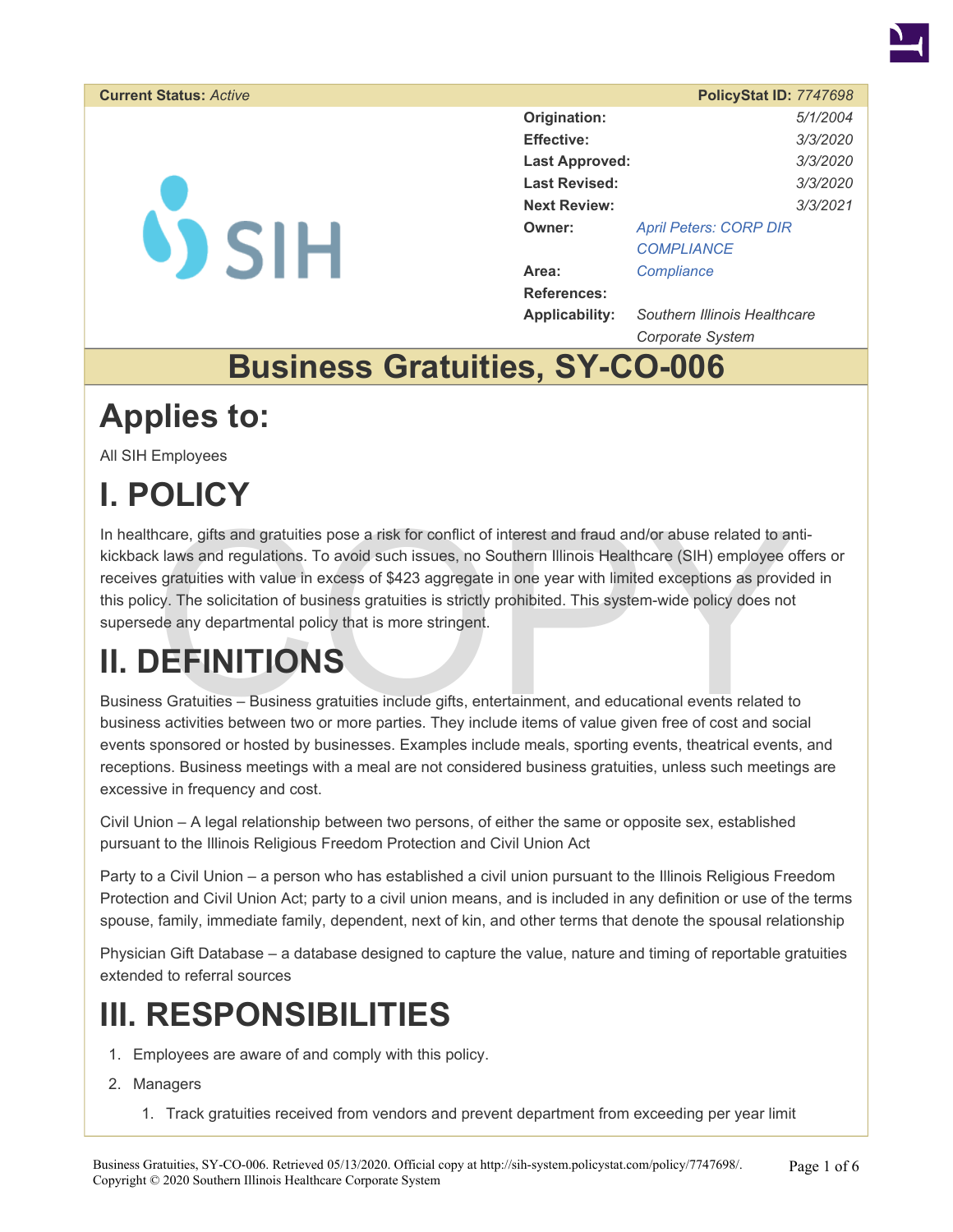- 2. Notify facility representative for immediate entry into the Physician Gift Database any gratuities extended to facility referral sources as required by this policy
- 3. Report suspected violations to the Corporate Compliance Officer
- 3. Administrators monitor compliance with this policy.
- 4. Corporate Compliance Officer
	- 1. Monitors aggregate totals for compliance with the limits stated in this policy
	- 2. Maintains the Physician Gift Database for each facility

### **IV. EQUIPMENT/MATERIALS**

1. Annual Conflict of Interest Statement

## **V. PROCEDURE**

- 1. A party to a civil union is entitled to the same legal obligations, responsibilities, protections, and benefits as are afforded or recognized by the law of Illinois to spouses, whether they derive from statute, administrative rule, policy, common law, or any sources of civil or criminal law.
- 2. Receiving business gratuities from vendors and other entities not related to patient referral
	- Employees of SIH may receive business gratuities from entities such as vendors as long as the following criteria are met:<br>
	A. The gifts or gratuities from a single source to all staff and managers in a department do rexcee 1. Employees of SIH may receive business gratuities from entities such as vendors as long as the following criteria are met:
		- A. The gifts or gratuities from a single source to all staff and managers in a department do not exceed an aggregate of \$423 per calendar year;
		- B. The donor makes similar gifts to other like individuals or entities;
		- C. The gift is not determined in any manner that takes into account the volume of business with SIH;
		- D. Such gifts are not linked to the referral of patients or business; and
		- E. Acceptance and receipt of the gift does not influence or appear to influence the recipient's judgment or conduct
	- 2. Under no circumstances do employees of SIH solicit gifts or gratuities from vendors or other business associates.
	- 3. Under no circumstances are cash or cash equivalents (e.g., gift certificates, checks, stock certificates) acceptable unless the cash or equivalent is used to purchase something for the SIH department or facility.
	- 4. Each department manager tracks gratuities received from vendors and other entities.
- 3. Receiving business gratuities from entities to which SIH refers patients
	- 1. When accepting a gift or gratuity from SIH referral recipients, additional discretion is exercised. Employees of SIH may receive business gratuities from these entities under the following conditions:
		- A. The gifts or gratuities from a single source to all staff and managers in a department do not exceed an aggregate of \$423 per calendar year;
		- B. The donor makes similar gifts to other like individuals or entities, and
		- C. The gift is not determined in any manner that takes into account the value or volume of patients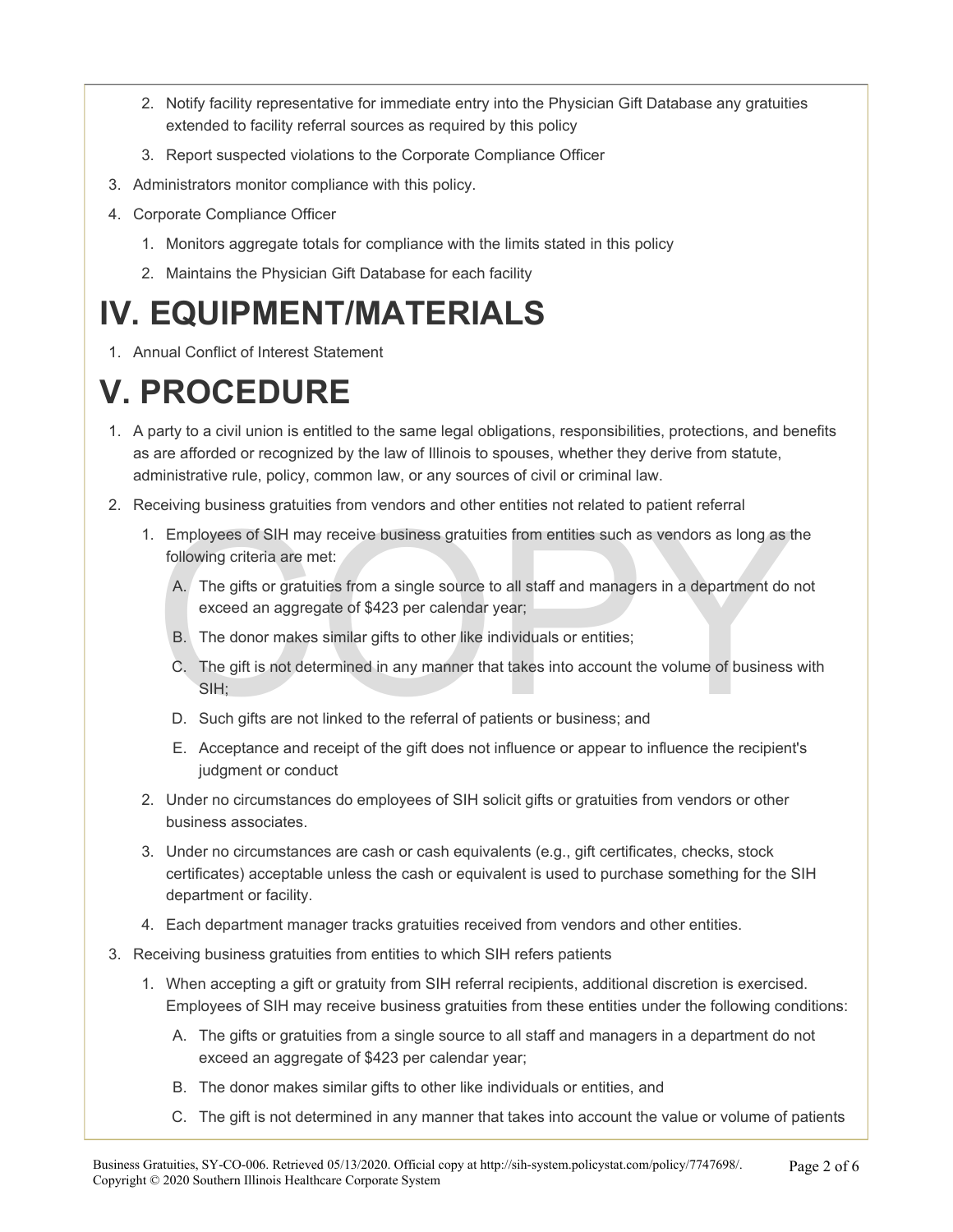referred by SIH.

- 2. Under no circumstances do employees of SIH solicit gifts or gratuities from recipients of referrals.
- 3. Under no circumstances are cash or cash equivalents accepted from referral recipients unless the cash or equivalent is used to purchase something for the SIH department or facility.
- 4. Examples of gifts and gratuities that may be accepted (within \$423 yearly aggregate per department limit) from vendors and entities to which SIH refers patients, but that must be tracked and disclosed
	- 1. Dinner at a restaurant to discuss business
	- 2. Greens or entry fees for golf (whether one-on-one or for a charity or facility golf tournament)
	- 3. Tickets to entertainment and sporting events
	- 4. Educational sessions that are reasonable in cost and do not include travel or lodging costs
	- 5. Gifts (other than perishable items) given when SIH employees are hospitalized or in recognition of birthdays or other family occasions
- 5. Examples of items that may be received that are not gratuitous and are of nominal value and need not be tracked
	- 1. Perishable items (e.g., flowers, food, or fruit)
	- 2. Items provided in exchange for fair market value
	- 3. Reasonable meals provided to an entire department
	- 4. Pens, pencils, notepads, post-its, and other inexpensive office supplies
- 6. Extending business gratuities to nonreferral sources
	- 1. SIH may extend gifts and gratuities to nonreferral sources under the following conditions:
- Items provided in exchange for fair market value<br>
Reasonable meals provided to an entire department<br>
Pens, pencils, notepads, post-its, and other inexpensive office supplies<br>
ending business gratuities to nonreferral sourc A. The gifts or gratuities do not exceed an aggregate of \$423 per calendar year to a single source;
	- B. SIH makes similar gifts to other like individuals or entities, and
	- C. The gift is not determined in any manner that may affect business with SIH.
	- 2. Under no circumstances are cash or cash equivalents extended to any individual or entity.
- 7. Extending business gratuities to SIH referral sources
	- 1. When extending business gifts and gratuities to referral sources, additional discretion must be exercised. Gifts and gratuities may be extended to referral sources under the following conditions:
		- A. The gifts and gratuities provided to the referral source do not exceed an aggregate value of \$423 per calendar year to a single referral source;
		- B. SIH makes similar gifts to other like individuals or entities, and
		- C. The gift is not determined in any manner that is intended to increase the volume of referrals to SIH.
	- 2. All managers are responsible for recording reportable gratuities (see section V.7.1) that have been extended to referral sources in the Physician Gift Database located on each hospital shared drive.
		- A. The facility administrator may centralize this function by designating an individual to accumulate reportable gratuity information.
		- B. The Corporate Compliance Officer monitors the accumulated gratuity data for each referral source by calendar year for compliance with the \$423 limit.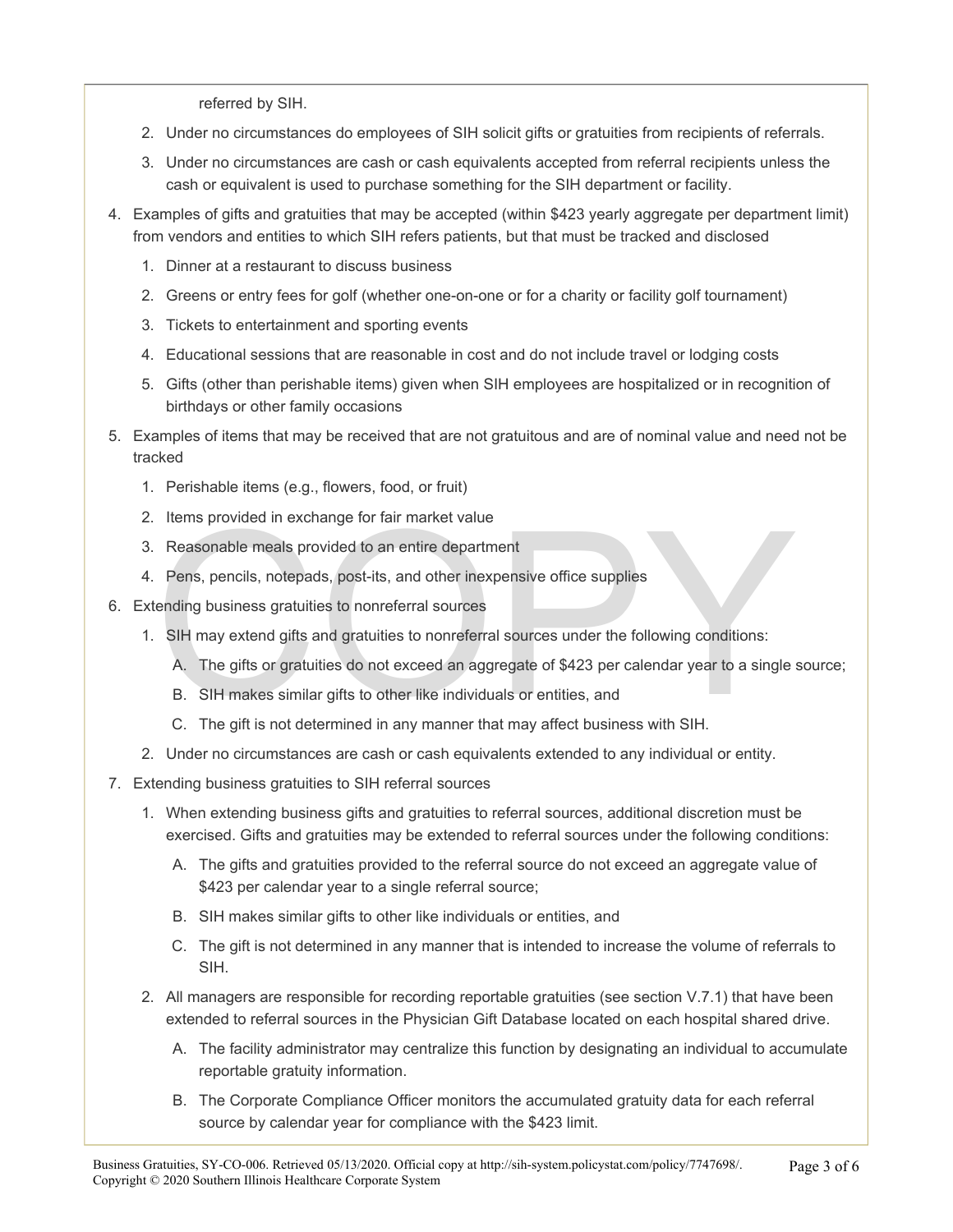- 3. If SIH inadvertently exceeds the annual aggregate limit by no more than 50% during a calendar year, SIH must request that the referral source repay the excess value of the gratuity within the earlier of the end of the calendar year or 180 days from the date the gratuity limit was exceeded.
- 4. Under no circumstances are cash or cash equivalents extended to any individual or entity.
- 8. Examples of business gratuities that may be extended by SIH that must be tracked and disclosed
	- 1. A special dinner at a restaurant for potential referral sources and their spouses to recognize potential referral sources for business related reasons such as to celebrate a milestone for the facility
	- 2. Greens or entry fees for golf (whether one-on-one or for a charity or facility golf tournament)
	- 3. Tickets for potential referral sources and/or their immediate family members to sporting or theatrical events
	- 4. Gifts (other than perishable items) presented to potential referral sources or their immediate family members for any reason, including staff appreciation, hospitalization or to recognize a birthday or other family occasion
	- 5. Continuing medical education (CME) program costs for a potential referral source, unless such costs are to be paid pursuant to a written personal services agreement
- 9. Examples of items that may be extended by SIH that are not gratuitous and are of nominal value and need not be tracked or disclosed
	- ed not be tracked or disclosed<br>
	Gratuities valued at less than \$36 per occurrence and which occur within the SIH facility provi<br>
	following criteria are met:<br>
	A. The benefits are offered only during periods when the potenti 1. Gratuities valued at less than \$36 per occurrence and which occur within the SIH facility provided the following criteria are met:
		- A. The benefits are offered only during periods when the potential referral source is making rounds or performing other duties that benefit the SIH facility or its patients;
		- B. All members of the medical staff are offered the same benefit;
		- C. The benefit is reasonably related to the provision of, or facilitates the delivery of, medical services at the facility, and
		- D. The benefit is not determined in any manner that takes into account the volume or value of referrals or other business generated between the parties.
			- 1. Examples of this exception include free parking or modest meals for physicians.
	- 2. Perishable items (e.g., flowers, food, or fruit)
	- 3. Items provided in exchange for fair market value price
	- 4. Expenses for board members (including potential referral sources) to participate in a board retreat, including travel, meals, and lodging expenses
	- 5. Meals free of charge for the purpose of recruiting a physician or provider to the community
	- 6. Payment for a meal incident to a meeting with a potential referral source to discuss issues relating to the potential referral source's medical directorship on behalf of the facility
	- 7. Meals for potential referral sources who attend the facility's medical executive committee (or similar) meetings
	- 8. Provided all medical staff members are invited, one staff appreciation function per year, such as a holiday party either on or off facility premises for medical staff members and their spouses
		- A. Gifts and/or door prizes provided in conjunction with the event must be tracked as noted in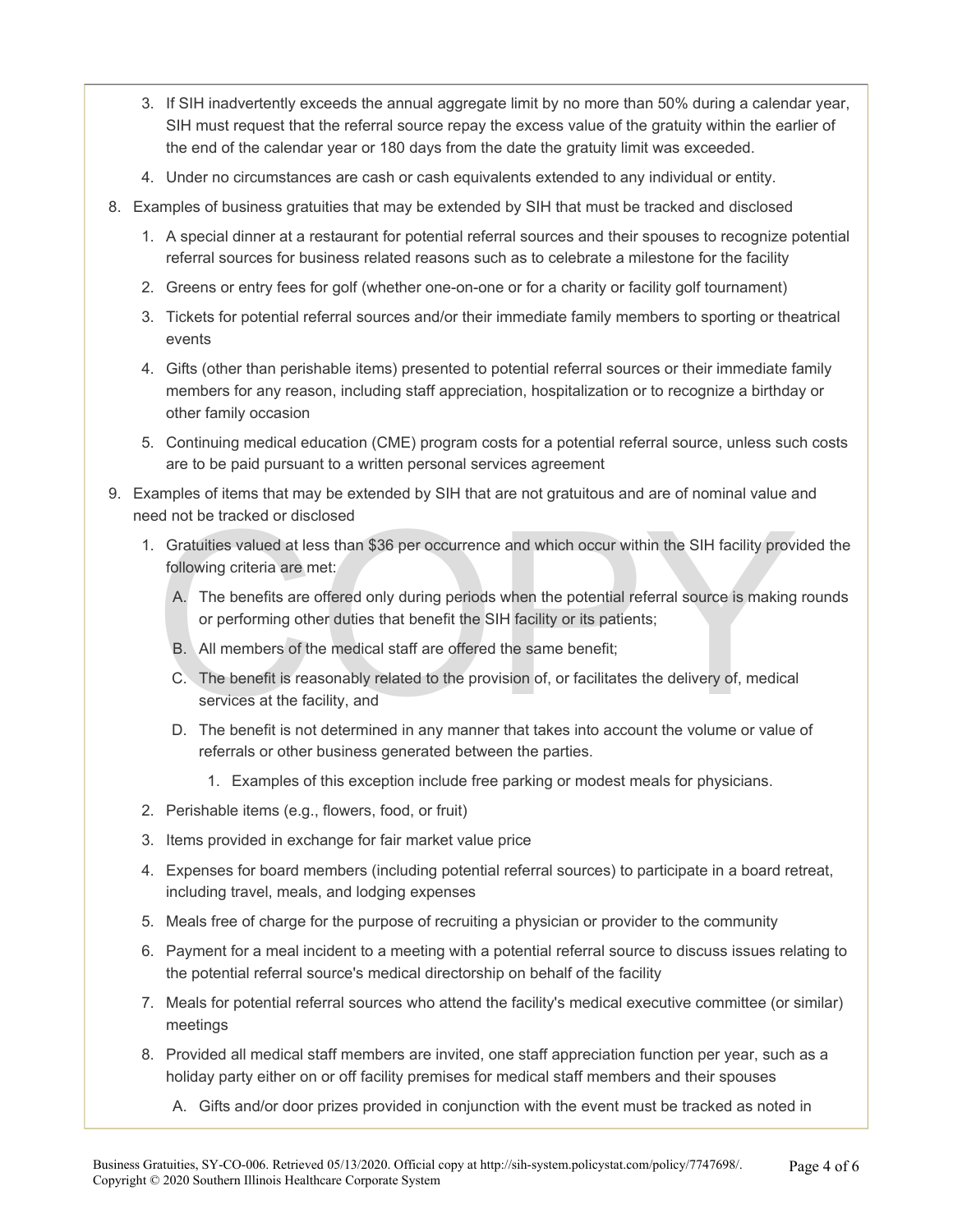section V.7.0.

- 10. Exceptions to this policy
	- 1. Personal relationships in which an SIH employee socializes with a potential referral source or other business associate and:
		- A. The SIH employee personally pays the cost of social events, provided the SIH employee does not include this item as a business expense for tax purposes and does not otherwise receive reimbursement from SIH; or
		- B. The potential referral source or other business associate pays the cost of social events.
	- 2. Situations in which the potential referral source or other business associate is also the spouse of an SIH employee who attends social events in the capacity of the SIH employee's spouse
	- 3. Relationships between SIH and its employees
	- 4. Relationships between SIH employees
- 11. Conflict of interest
	- 1. Any gift or gratuity received by an SIH employee that does not meet the exceptions outlined in this policy is a potential conflict of interest and is disclosed as part of the employee's annual conflict of interest statement to General Counsel. Refer to policy SY-LE-005: Conflict of Interest.

#### **VI. DOCUMENTATION**

DOCUMENTATION<br>
Physician Gift Database is maintained by each facility designee and the Corporate Complianc<br>
CHARGES<br>
laces: 1. The Physician Gift Database is maintained by each facility designee and the Corporate Compliance Officer.

#### **VII. CHARGES**

N/A

#### **Replaces:**

N/A

#### **Attachments**

No Attachments

#### **Approval Signatures**

| Approver                                     | <b>Date</b> |
|----------------------------------------------|-------------|
| Deborah Emery: CORP REGULATORY COOR 3/3/2020 |             |
| April Peters: CORP DIR COMPLIANCE            | 3/2/2020    |